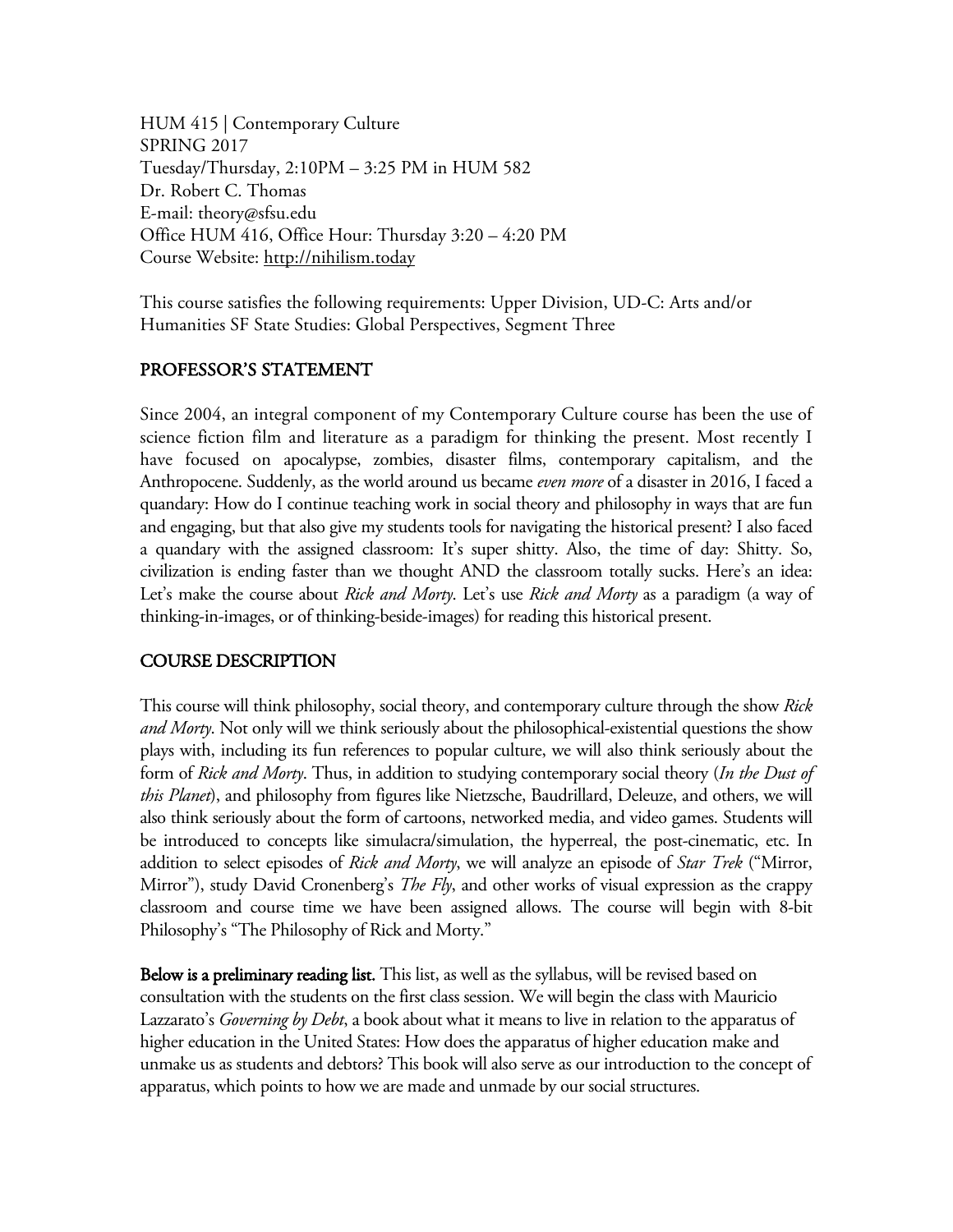### Books (available at the bookstore)

- Mauricio Lazzarato, *Governing by Debt*
- Ian Bogost, *How to Do Things With Video Games*
- Eugene Thacker, *In the Dust of this Planet*

## Assigned Essays (scans or downloads)

- JG Ballard, "Why I Want to Fuck Ronald Reagan" (optional)
- Jean Baudrillard, "Simulacra and Simulations"
- Alfie Bown, *Enjoying It: Candy Crush and Capitalism* (selections)
- Gilles Deleuze, "Plato and the Simulacrum" (optional)
- Mark Fisher, "Reflexive Impotence" from *Capitalist Realism* (optional)
- Brian Massumi, "Realer than Real: The Simulacrum According to Deleuze & Guattari"
- Scott McCloud, *Understanding Comics* (selection)
- Nietzsche, *On the Genealogy of Morals* from *The Nietzsche Reader*
- Nietzsche, *Beyond Good and Evil* from *The Nietzsche Reader*
- Nietzsche, "Fragment on European Nihilism" from *The Nietzsche Reader*
- Celeste Olalquiaga, *The Artificial Kingdom* (selections)
- Shaviro, "What is the Post-Cinematic?"
- Steve Shaviro, "Bodies of Fear: David Cronenberg"
- Steve Shaviro, "Splice"
- Mckenzie Wark, *Gamer Theory* (selections)

### Films

- David Cronenberg, *The Fly* (USA/1986)
- Stuart Gordon, *From Beyond* (USA/1986)
- Chris Marker, *La Jétee* (France/1962)
- Vincenzo Natali, *Splice* (Canada/France/USA/2010)
- Frederic Wiseman, *High School* (USA/1968)

# TV Shows

- *Rick and Morty* (select episodes)
- *Star Trek*, "Mirror, Mirror"

# Videos/Shorts/Cartoons

- 8-Bit Philosophy, "The Philosophy of Rick and Morty"
- https://www.youtube.com/watch?v=hWFDHynfl1E
- Chuck Jones, "Duck Amuck" (USA/1953)

# **ASSIGNMENTS**

Students are responsible for completing all the assigned course work and are expected to regularly attend and participate in course discussions. Reading difficult texts is a major component of this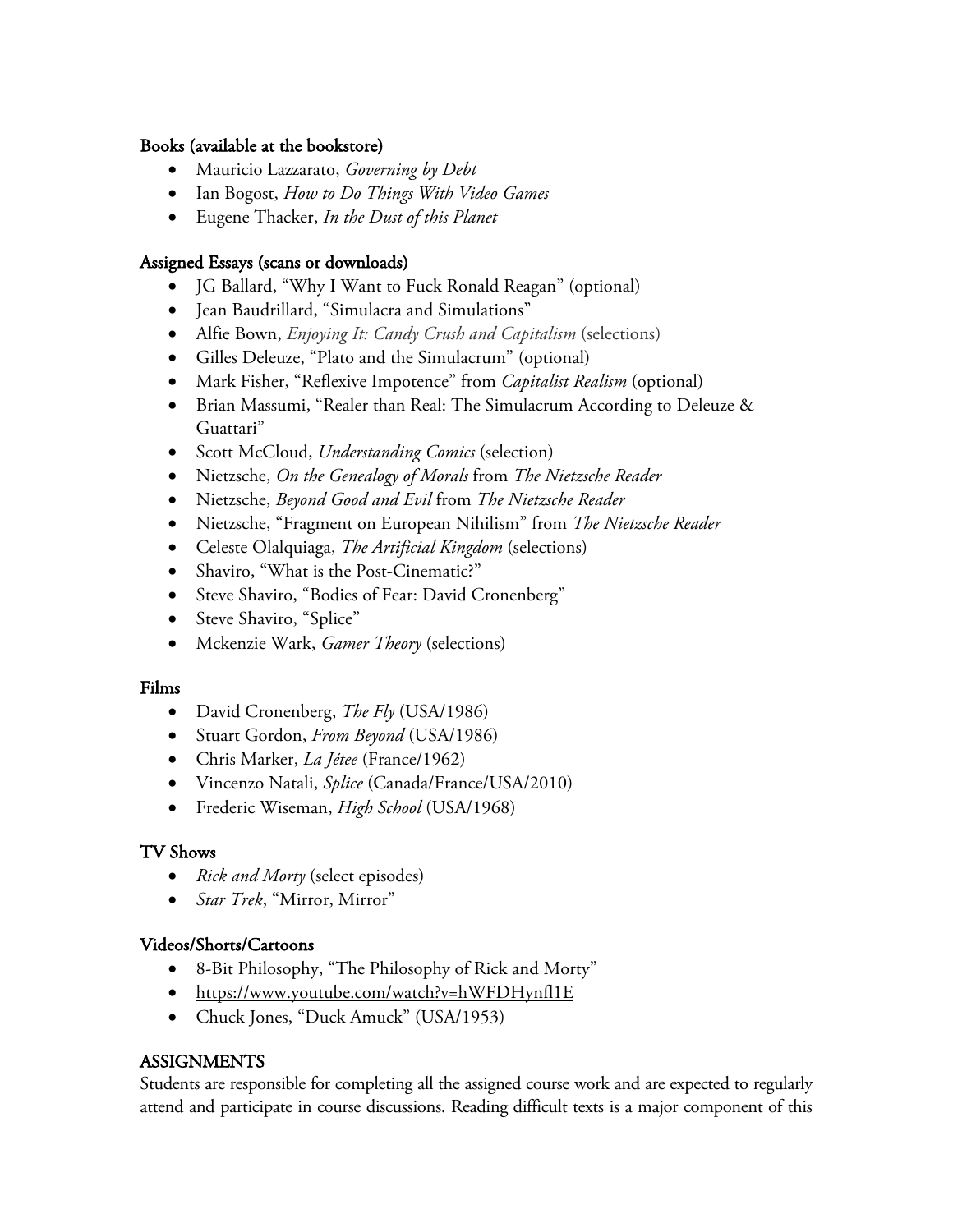course. If you are not prepared to read and interpret difficult and challenging material, you should not take this course. Students are expected to come to class prepared. That means that you have done the assigned reading, have thought about it, and have something relevant to say. Always bring the assigned reading material (for each particular day) to class. Always take notes. My lectures, comments, and rants constitute an important "text" for the course. Be aware that my style is casual and approachable—this should not detract from the seriousness of the work we do together (this style of presentation is meant to make it easier for you to grasp the material). There will be 2 "formal" papers required (following the requirements for segment III, see below). There will be a mid-term essay 5-pages in length, and a final essay 5-pages in length (typed and double spaced). There will be a handout on the essay assignments two weeks before each essay is due. Each essay must contain 5-pages of formal college level writing. Your essays must demonstrate mastery of the reading material and course lectures for the assignments (your grade will be based on this). All essays must be critical. No grade will be awarded for non-critical writing. No papers will be accepted via e-mail (no exceptions). (Please note that Wikipedia is NOT a critical source and cannot be used for college writing.) No rewrites of written work (no exceptions). No late papers accepted (no exceptions). Plagiarism in any of the course assignments, in any form, will be dealt with harshly and will be forwarded to the Dean's Office for appropriate action. Plagiarism on any assignment will also result in a grade of zero. You must receive a letter grade on all assignments in order to complete the course. Students are responsible for all of the course content and materials even if they are absent (absences of more than two class sessions can result in your final grade being substantially lowered). No incompletes will be given, no exceptions.

Please note that the schedule of papers is clearly listed in the course syllabus. I do my best to hand the papers back as soon as possible. My teaching builds on the work we do over the course of the semester. The schedule of papers (one midterm and one final) is based on this. Please be aware that the midterm papers do, in fact, come back to you in time to make any necessary adjustments for the final paper. (I understand that students prefer to receive feedback earlier in the semester: However, there are limitations to what can be done given the material I teach and the way I teach it, which builds over time. Please note that the generalized desire for everything to be "instantaneous," which seems to mark the present, is part of what we are analyzing in this course. I've noticed this, especially, over the past few years in my courses.). The biggest mistake that students make on the midterm is to not actually read the assignment and/or not fully follow the instructions. Additionally, if your paper does not demonstrate that you've read the assigned books, you will be graded down significantly and may not receive a passing grade. Students need to include a S.A.S.E. (self addressed stamped envelope) if they want their final papers returned to them.

This syllabus is part of the course materials. You are provided with a copy of the syllabus at the beginning of the semester and are expected to know the information contained within it the same way you are expected to know the information contained in the articles, books, and lectures. I reserve the right to grade you down based on your lack of knowledge of the syllabus and any other written directions. Refer to the syllabus before asking me questions (that I have already answered in writing).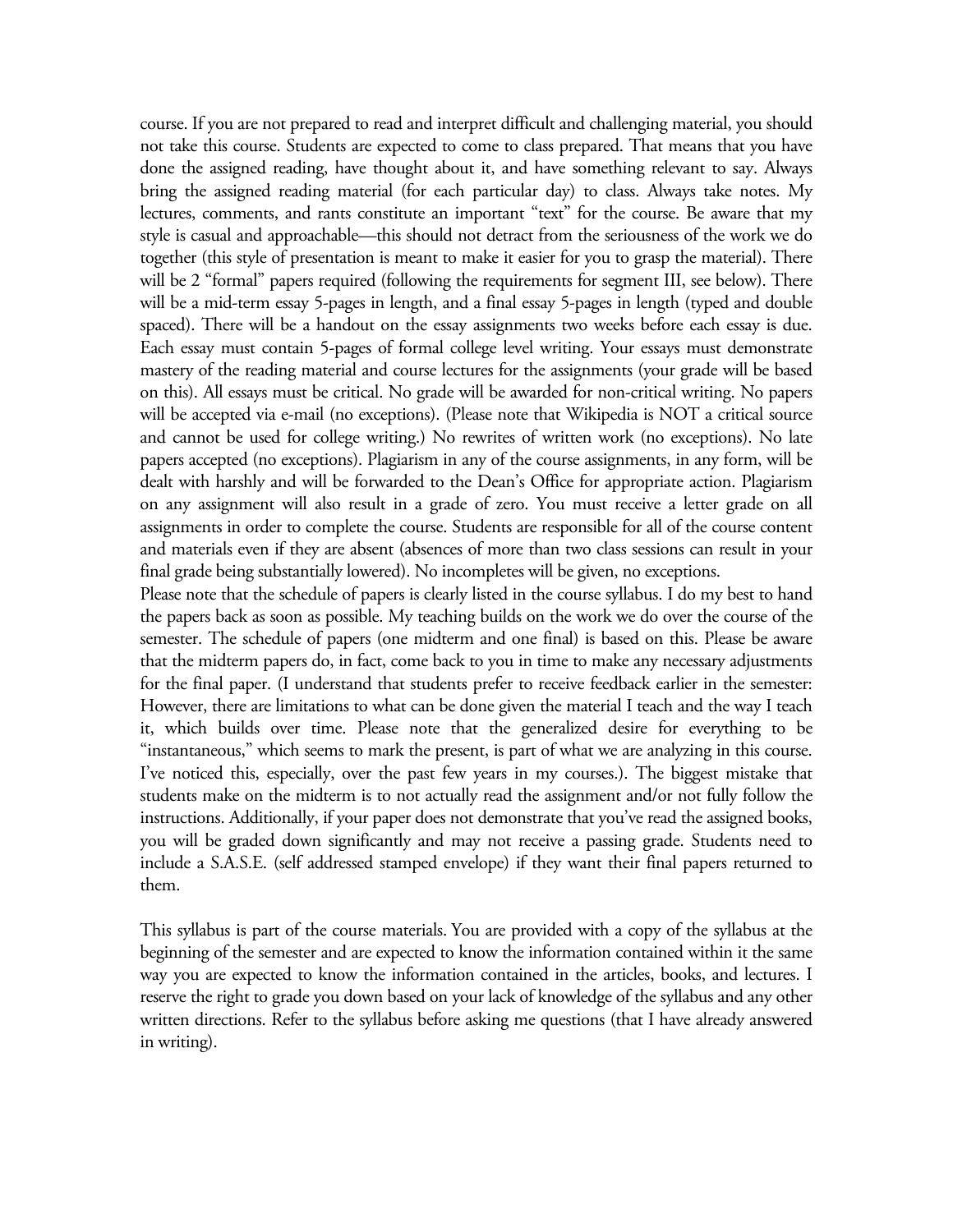# CLASSROOM ETIQUETTE

If you are caught text messaging in class, surfing the web, or playing video games, or engaging in any other non–course related activity, you will be required to leave the classroom. No eating in class (unless you bring enough to share with everyone). No electronic recording in the classroom.

# AGREEMENT

Enrollment in this course constitutes your agreement to abide by all of the above rules and policies.

# SEGMENT III WRITING REQUIREMENT

To meet the segment III writing requirement, you will be required to write two five page critical papers. These papers are "formal" and will be read and graded by the professor. You will be expected to argue coherently, to support your arguments with detailed examples from the works analyzed, to edit your papers for spelling, grammar punctuation and agreement, and to meet recognized standards for notes and bibliography when relevant. All of the above will be taken into account in the grading of these assignments.

# PARTICIPATION

There may be in-class assignments as part of your participation grade.

# STATEMENT ON SEXUAL ASSAULT

SF State fosters a campus free of sexual violence including sexual harassment, domestic violence, dating violence, stalking, and/or any form of sex or gender discrimination. If you disclose a personal experience as an SF State student, the course instructor is required to notify the Dean of Students. To disclose any such violence confidentially, contact: The SAFE Place – (415) 338- 2208; http://www.sfsu.edu/~safe\_plc/ Counseling and Psychological Services Center – (415) 338- 2208; http://psyservs.sfsu.edu/ For more information on your rights and available resources: http://titleix.sfsu.edu

# STUDENT DROPS

Students who do not attend the first class meeting will be dropped. It is the students' responsibility to drop the course after the first class session. Students who stop attending but do not drop will be given a WU grade. Please be aware that a WU grade is counted as an F for GPA purposes. Enrollment in this course constitutes your agreement to abide by all of the above rules and policies.

# STATEMENT ON DISABILITIES

Students with disabilities who need reasonable accommodations are encouraged to contact the instructor. The Disability Programs and Resource Center (DPRC) is available to facilitate the reasonable accommodations process. The DPRC is located in the Student Service Building and can be reached by telephone (voice/TTY 415–338–2472) or by email:dprc@sfsu.edu, http://www.sfsu.edu/~dprc/facultyfaq.html#1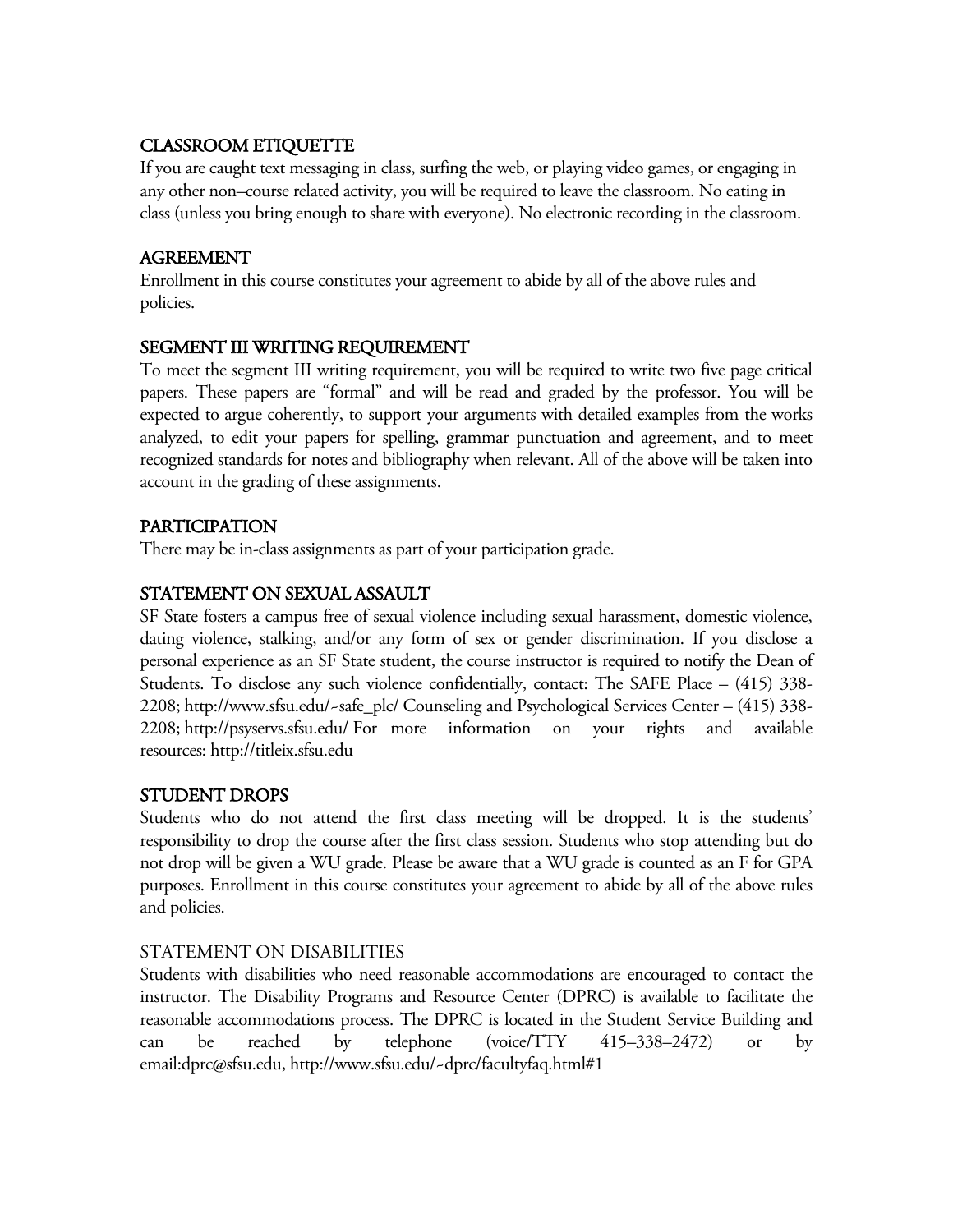### GRADING

Attendance and participation: 10% Midterm Essay: 40% Final Essay: 40% Final Exam: 10%

### Tentative Course Schedule

#### Week One

| 1/24 Handout of course materials |
|----------------------------------|
| 1/26 Governing by Debt, 7-25     |

#### Week Two

| 1/31 | Governing by Debt, 27-90                      |
|------|-----------------------------------------------|
|      | Film – High School                            |
| 2/2  | Lazzarato continued (bring the book to class) |
|      | Film – High School                            |
|      | <b>Study Questions on High School</b>         |

#### Week Three

| 2/7<br>Instructor Illness – No Class |  |
|--------------------------------------|--|
|--------------------------------------|--|

2/9 Jean Baudrillard, "Simulacra and Simulations" Brian Massumi, "Realer than Real: The Simulacrum According to Deleuze and Guattari" Scott McCloud, *Understanding Comics* 24-33 Chuck Jones, "Duck Amuck" (USA/1953) (watched in class)

# Week Four

- 2/14 Bring all assigned readings from last week to class *Rick and Morty* "Pilot" "Lawnmower Dog" "M. Night Shaym-Aliens" Handout on "Pilot"
- 2/16 Steve Shaviro, "What is the Post-Cinematic?" Olalquiaga, "The Crystal Palace" from *The Artificial Kingdom*

#### Week Five

| 2/21 Read: "Agony" and "Allegory" from <i>Gamer Theory</i> |
|------------------------------------------------------------|
| <i>Rick and Morty</i> "Get Schwifty" and "Anatomy Park"    |
| 2/23 Continued                                             |

#### Week Six

| 2/28 | Enjoying It: Candy Crush and Capitalism, 1-38, 66-71 |
|------|------------------------------------------------------|
|      | <i>Rick and Morty</i> "Rixty Minutes"                |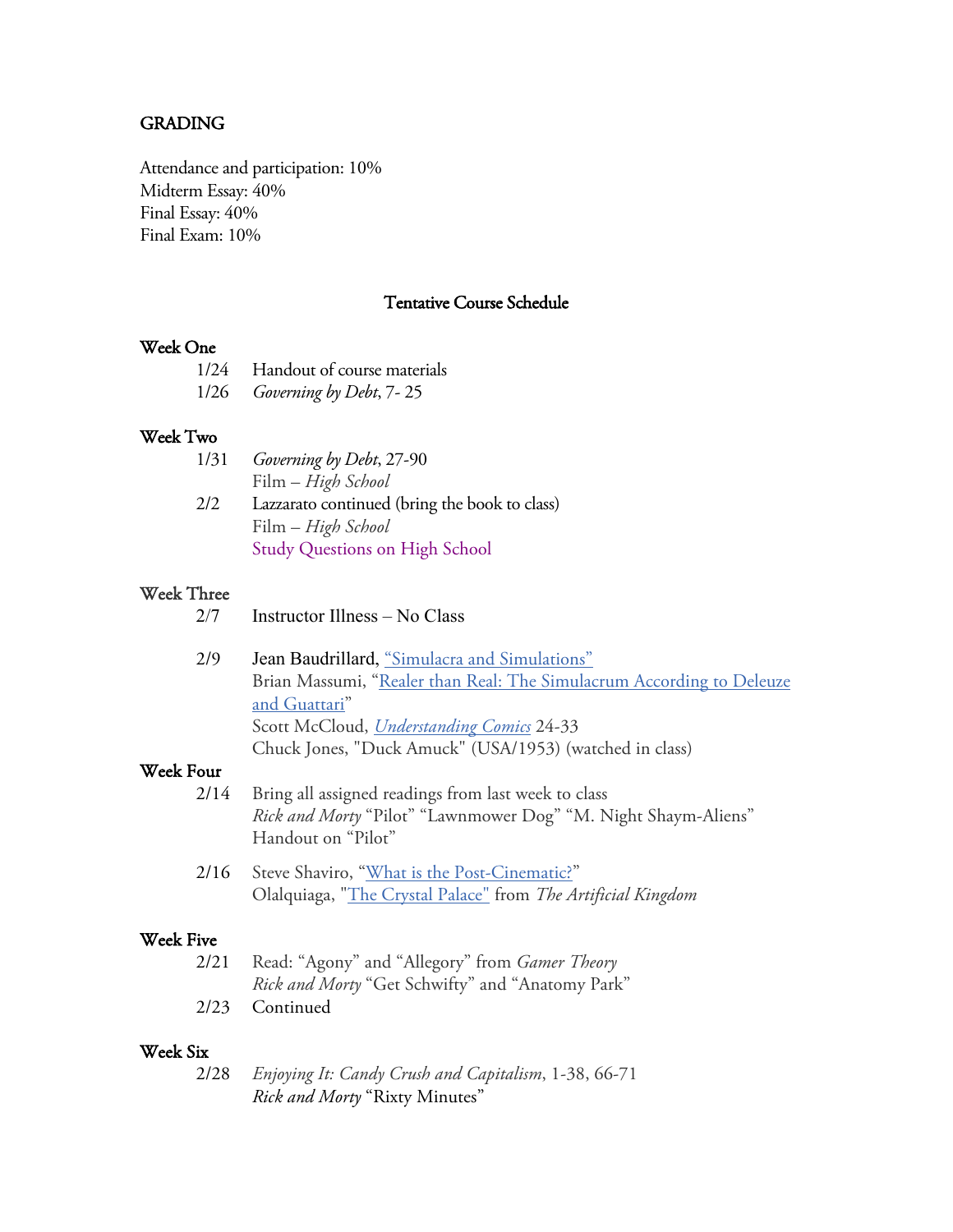### 3/2 Midterm Paper Prompt Handed Out

Continued, bring *Enjoying It* readings to class

# Week Seven

3/7 Read: Steve Shaviro, "Bodies of Fear: David Cronenberg" Film – *The Fly* 3/9 Continued

### Week Eight

| 3/14 Rick and Morty "Rick Potion #9" "Meeseeks & Destroy" "Raising Gazorpazorp" |
|---------------------------------------------------------------------------------|
| 3/16 Midterm Paper Due                                                          |
| <i>Star Trek</i> "Mirror, Mirror"                                               |

### Week Nine SPRING BREAK – NO CLASS

# Week Ten

| $3/28$ Film – Splice    |
|-------------------------|
| Read: Shaviro, "Splice" |
| 3/30 Continued          |

### Week Eleven

| 4/4 | Nietzsche, <i>Beyond Good and Evil</i>                             |
|-----|--------------------------------------------------------------------|
|     | Rick and Morty "Something Ricked This Way Comes," "Mortynight Run" |
| 4/6 | <b>Continued</b>                                                   |

# Week Twelve

|              | 4/11 Nietzsche, The Genealogy of Morals |
|--------------|-----------------------------------------|
|              | Rick and Morty TBA                      |
| $\sqrt{112}$ | $\sim$ $\sim$ $\sim$                    |

4/13 Continued

### Week Thirteen

4/18 Film – *From Beyond* 4/20 Continued

### Week Fourteen

4/25 Thacker, *In the Dust of this Planet* (selections) *Rick and Morty* TBA

4/27 Continued

#### Week Fifteen

| 5/2 | Thacker, In the Dust of this Planet (selections) |
|-----|--------------------------------------------------|
|     | <i>Rick and Morty</i> TBA                        |

5/4 Continued